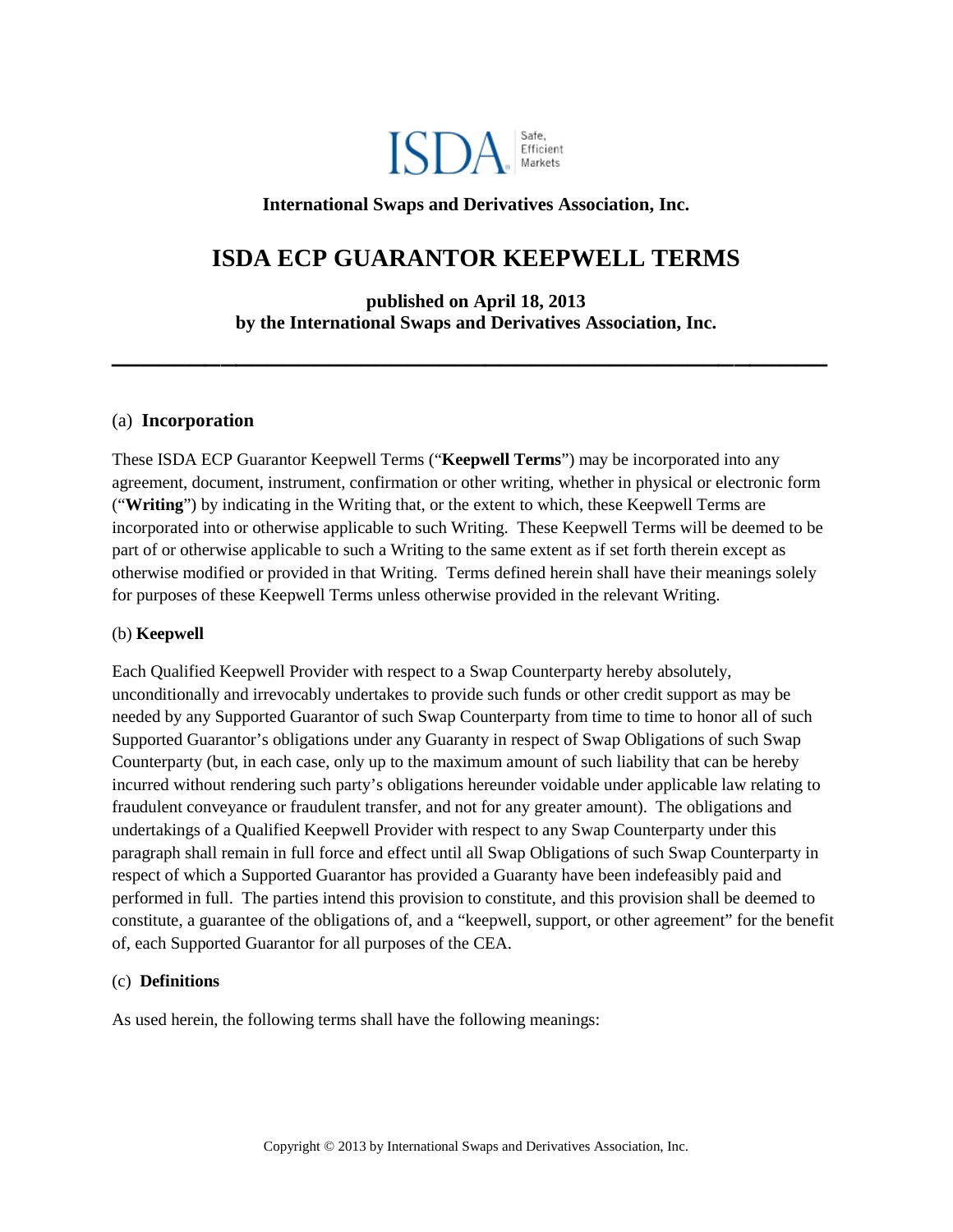"**CEA**" means the Commodity Exchange Act (7 U.S.C. § 1 et seq.), as amended from time to time, and any successor statute.

"**CFTC**" means the Commodity Futures Trading Commission.

"**DCM**" means a board of trade designated as a contract market under Section 5 of the CEA.

"**ECP**" means an "eligible contract participant" as defined in the CEA and regulations thereunder.

"**Eligibility Date**" means, with respect to a Guarantor and a Swap, the date on which a Guaranty becomes effective with respect to such Swap. For the avoidance of doubt, the Eligibility Date shall be the date of the execution of a Swap if the corresponding Guaranty is then in effect, and otherwise it shall be the date of execution and delivery of such Guaranty unless the Guaranty specifies a subsequent effective date.

"**Guarantor**" means any person or entity issuing or providing a Guaranty.

"**Guaranty**" means a guaranty or assumption of liability as surety with respect to obligations of one or more Swap Counterparties.

"**Qualified Keepwell Provider**" means with respect to a Swap Counterparty, each person specified as such in this Writing, and if no such persons are specified, each Guarantor in respect of Swap Obligations of such Swap Counterparty that is, as of the Eligibility Date, (i) a corporation, partnership, proprietorship, organization, trust, or other entity other than a "commodity pool" as defined in Section 1a(10) of the CEA and CFTC regulations thereunder that has total assets exceeding \$10,000,000 or (ii) an ECP that can cause another person to qualify as an ECP on the Eligibility Date under Section  $1a(18)(A)(v)(II)$  of the CEA by entering into a keepwell.

"**Supported Guarantor**" means with respect to a Swap Counterparty, each person specified as such in this Writing, and if no such persons are specified, each Guarantor in respect of Swap Obligations of such Swap Counterparty that is, as of the Eligibility Date, (i) a corporation, partnership, proprietorship, organization, trust or other entity other than a "commodity pool" as defined in Section 1a(10) of the CEA and CFTC regulations thereunder that would not be an ECP on the Eligibility Date but for the effect of these Keepwell Terms or (ii) a person that the CFTC has determined is eligible to qualify as an ECP under Section  $1a(18)$  of the CEA by virtue of being a beneficiary of a keepwell and that would not qualify as an ECP but for the effect of these Keepwell Terms.

"**Swap**" means any "swap" as defined in Section 1a(47) of the CEA and regulations thereunder other than (i) a swap entered into on, or subject to the rules of, a DCM, or (ii) a commodity option entered into pursuant to CFTC Regulation 32.3(a).

"**Swap Counterparty**" means any party hereto who is party to a Swap with one or more Swap Providers, whether at inception, by novation, or otherwise, including any successors to such party.

"**Swap Obligation**" means any obligation to pay or perform under any agreement, contract or transaction that constitutes a Swap between a Swap Counterparty and a Swap Provider of such Swap Counterparty.